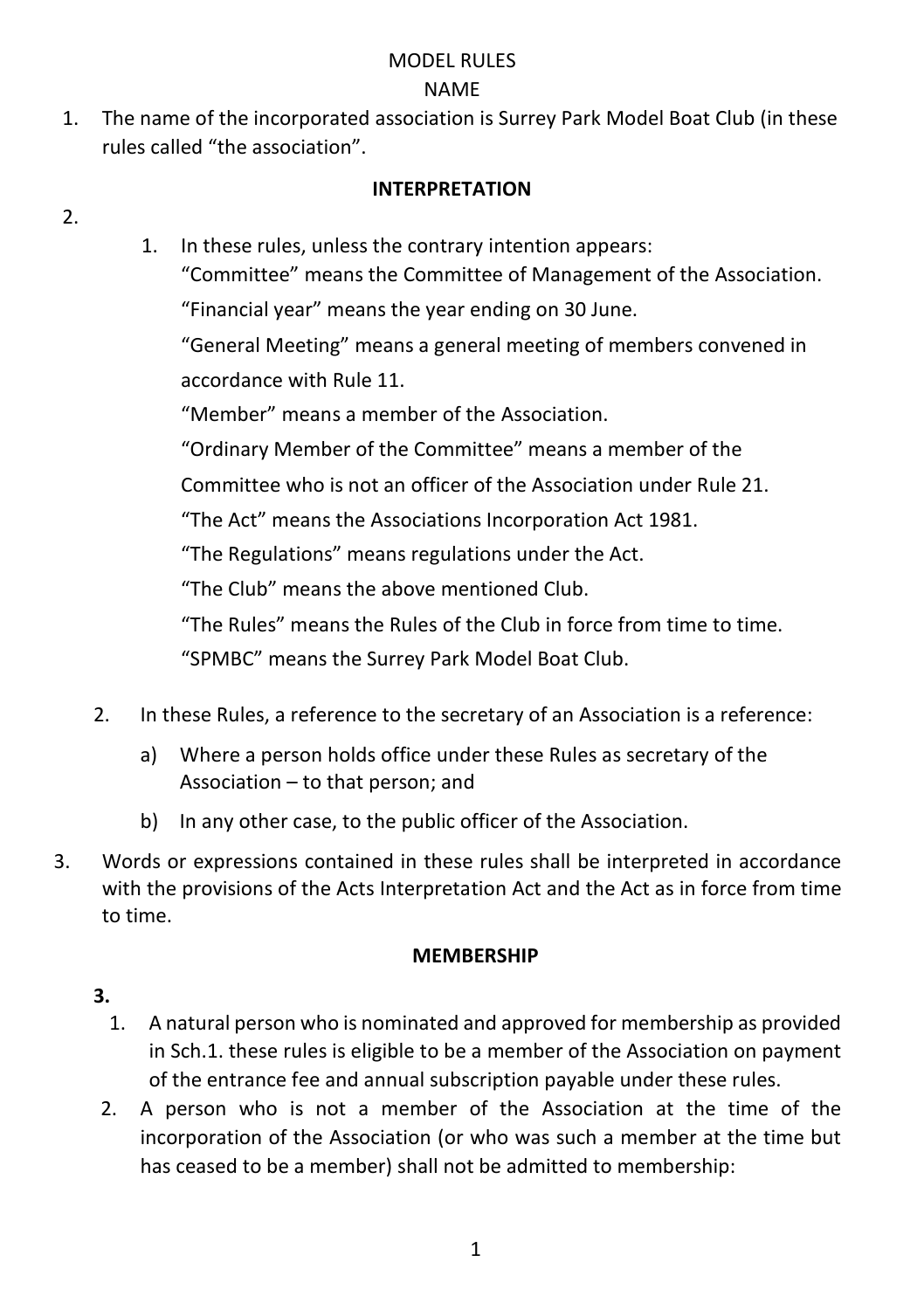- a) Unless he is nominated as provided in sub-clause (3); and
- b) His admission as a member is approved by the Committee.
- 3. A nomination of a person for membership of the Association:
	- a) Shall be made in writing in the form set out in the Appendix 1; and
	- b) Shall be lodged with the secretary of the Association.
- 4. As soon as is practicable after the receipt of a nomination, the secretary shall refer the nomination to the Committee.
- 5. Upon the nomination being referred to the Committee, the Committee shall determine whether to approve or to reject the nomination, following publication of the Nomination upon the club notice board for a period of 14 days.
- 6. Upon a nomination being approved by the committee, the Secretary shall, with as little delay as possible, notify the nominee in writing that he is approved for membership of the association and request payment within the period of 28 days after receipt of the notification of the sum payable under these rules as the entrance fee and the first year's annual subscription.
- 7. The secretary shall, upon payment of the amounts referred to in sub-clause (6) within the period referred to in that sub-clause, enter the nominee's name in the register of members kept by him and, upon the name being so entered, the nominee becomes a member of the association.
- 8. A right, privilege, or obligation of a person of his membership of the association:
	- a) Is not capable of being transferred or transmitted to another person;
	- b) Terminates upon the cessation of his membership whether by death or resignation or otherwise.
- 9. The Club shall consist of such types of members as the Club shall from time to time determine.
- 10. All members will upon approval for membership be issued with a Club number.

# **ENTRANCE FEE AND ANNUAL SUBSCRIPTIONS**

- 1. The entrance fee and annual subscription shall be such amount as is determined by the Club from time to time.
- 2. The annual subscription shall be and is payable in advance on or before the 1<sup>st</sup> day of September in each year and until such subscription is paid a member shall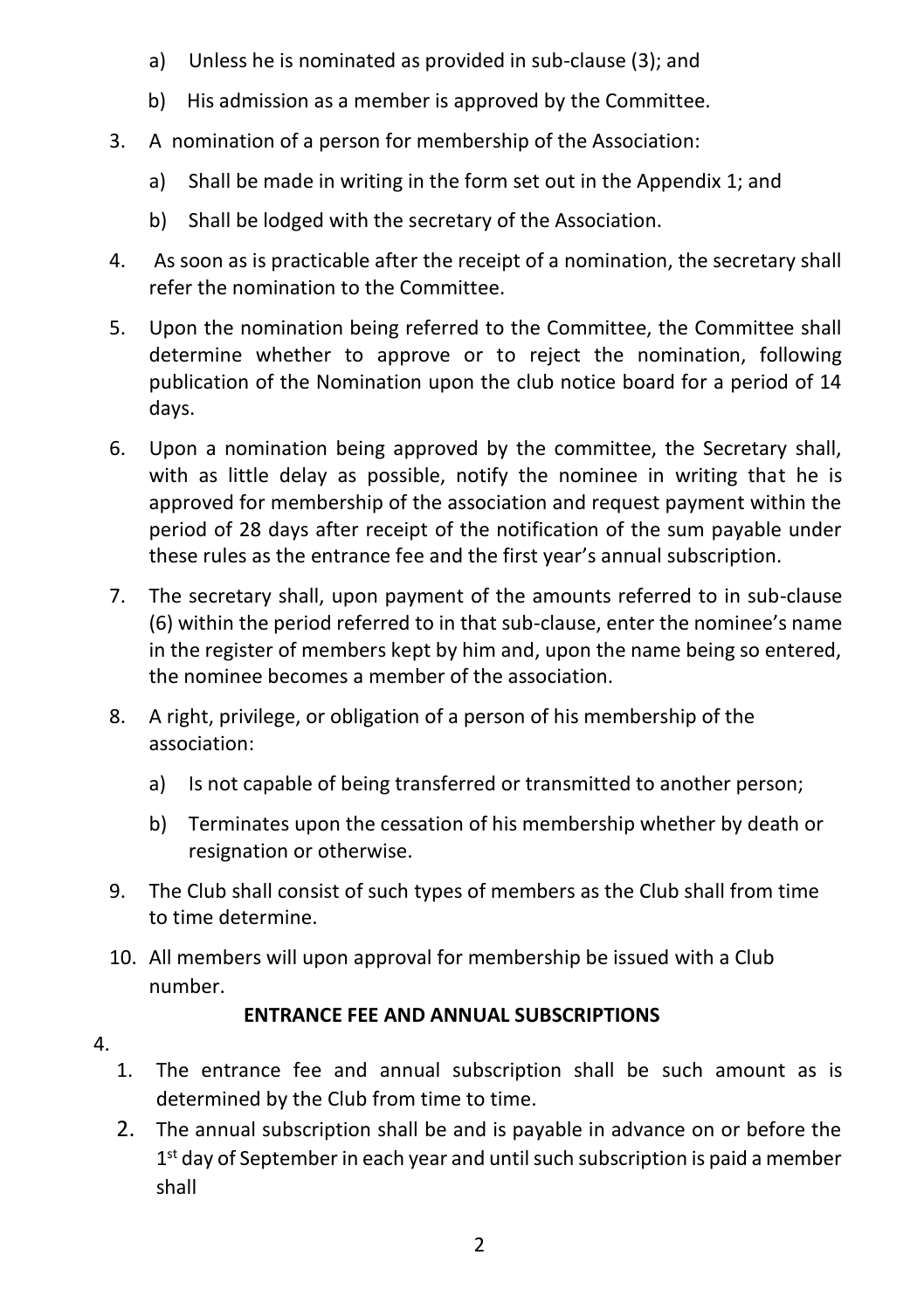not exercise the privileges of the Club.

# **REGISTER OF MEMBERS**

5. The Secretary shall keep and maintain a register of members in which shall be entered the full name, address and date of entry of the name of each members.

# **LEAVE OF ABSENCE**

6. The Committee may grant leave of absence for any member for a period of not exceeding two years.

# **RESIGNATION OF MEMBER**

- **7.**
- 1. A member of the Association who has paid all moneys due and payable by him to the Association may resign from the Association by first giving one months notice in writing to the secretary of his intention to resign and upon expiration of that period of notice, the member shall cease to be a member.
- 2. Upon the expiration of a notice given under sub-clause (1), the secretary shall make in the register of members an entry recording the date on which the member by whom the notice was given, ceased to be a member.

# **DISCIPLINE OF MEMBER**

- 8.
- 1. Subject to these rules, the Committee may by resolution:
	- a) Expel a member from the Association;
	- b) Suspend a member from membership of the Association for a specified period; or
	- c) Fine a member in accordance with the Regulation, if the Committee is of the opinion that the member –
		- i) Has refused or neglected to comply with these rules
		- ii) Has been guilty of conduct unbecoming a member of prejudicial to the interests of the Association.
- 2. A resolution of the Committee under sub-clause (1):
	- a) Does not take effect unless the Committee, at a meeting held not earlier than 14 and not later than 28 days after the service on a member of a notice under sub-clause (3) confirms the resolution in accordance with this clause; and
	- b) Where the member exercises a right of appeal to the Association under this clause does not take effect unless the Association confirms the resolution in accordance with this clause.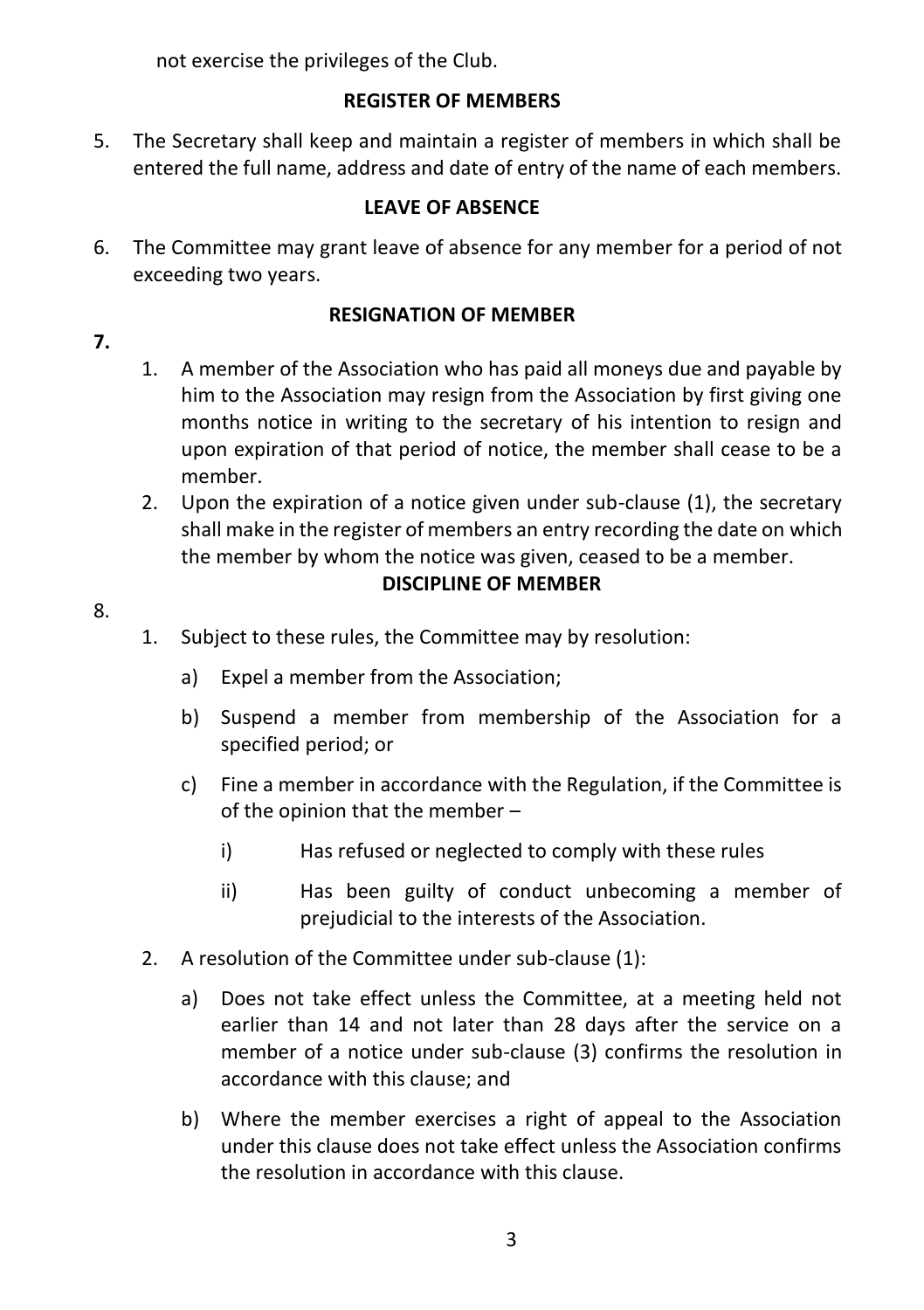- 3. Where the Committee passes a resolution under sub-clause (1), the secretary shall, as soon as practicable, cause to be served on the member a notice in writing:
	- a) Setting out the resolution of the Committee and the grounds on which it is based;
	- b) Stating that the member may address the committee at a meeting to be held not earlier than 14 and not later than 28 days after service of the notice;
	- c) Stating the date, place and time of that meeting;
	- d) Informing the member that he may do one or more of the following–
		- i) Attend the meeting;
		- ii) Give to the Committee before the date of that meeting a written statement seeking the revocation of the resolution;
		- iii) Not later than 12 hours before the date of the meeting, lodge with the secretary a notice to the effect that he wishes to appeal to the Association in general meeting against the resolution.
- 4. At a meeting of the Committee held in accordance with sub-clause (2), the Committee:
	- a) Shall give to the member an opportunity to be heard;
	- b) Shall give due consideration to any written statement submitted by the member; and
	- c) Shall by resolution determine whether to confirm or to revoke the resolution.
- 5. Where the secretary receives a notice under sub-clause (3), he shall notify the Committee and the Committee shall convene a general meeting of the Association to be held within 21 days after the date on which the secretary received the notice.
- 6. At a general meeting of the Association convened under sub-clause (5):
	- a) No business other than the question of the appeal shall be transacted;
	- b) The Committee may place before the meeting details of the for the resolution and the reasons for the passing of the resolution;
	- c) The member shall be given an opportunity to be heard; and
	- d) The members present shall vote by secret ballot on the question whether the resolution should be confirmed or revoked.
- 7. If at the general meeting:
	- a) Two-thirds of the members vote in person in favour of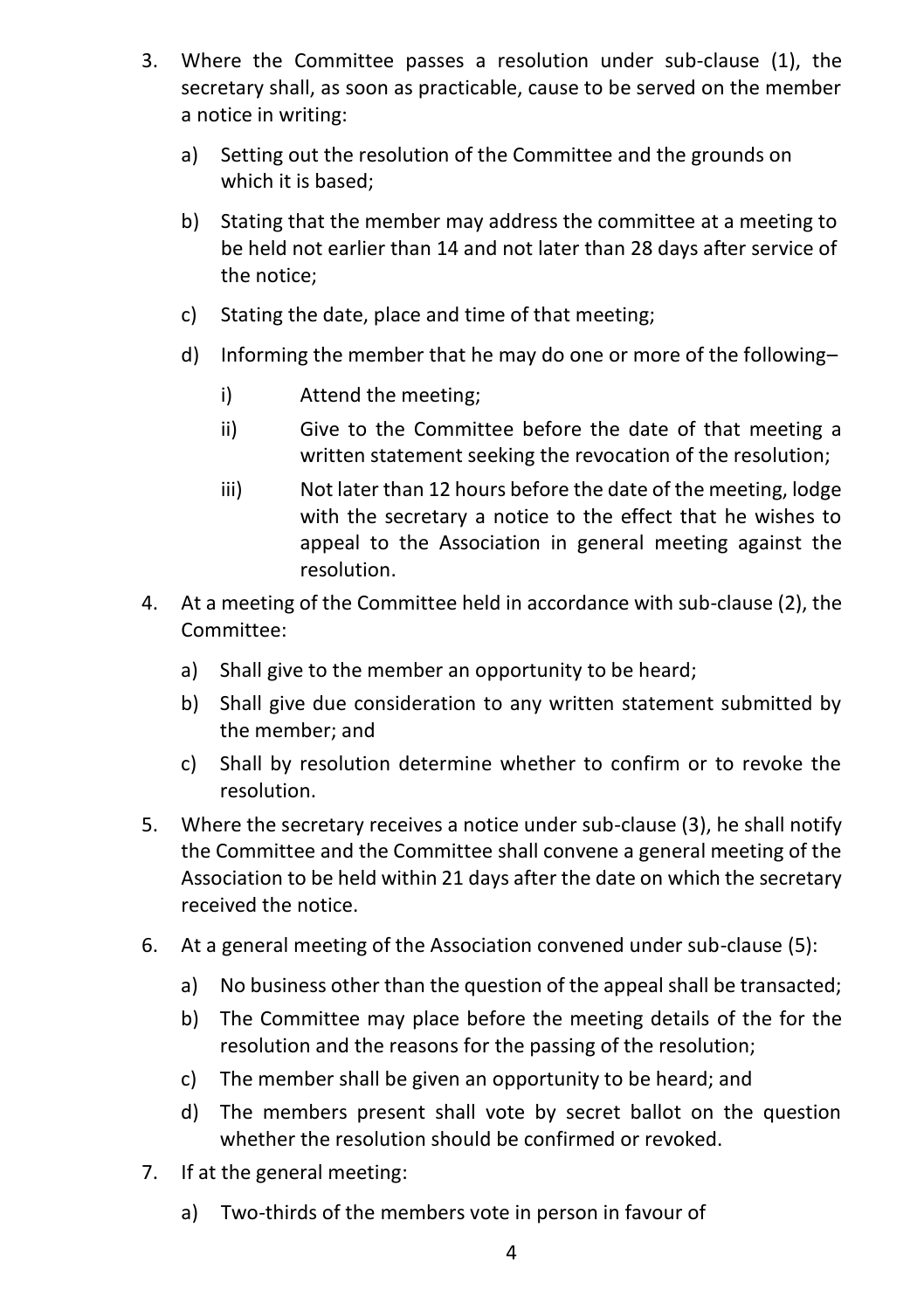the confirmation of the resolution, the resolution is confirmed; and

b) In any other case, the resolution is revoked.

#### 9.

#### **ANNUAL GENERAL MEETING**

- 1. The Association shall in each calendar year convene an annual general meeting of its members.
- 2. The annual general meeting shall be held on such day as the Committee determines.
- 3. The annual general meeting shall be specified as such in the notice convening it.
- 4. The ordinary business of the annual general meeting shall be:
	- a) To confirm the minutes of the preceding annual general meeting and of any general meeting held since that meeting;
	- b) To receive from the Committee reports upon the transactions of the Association during the last preceding financial year.
	- c) To elect officers of the Association and the ordinary members of the Committee; and
	- d) To receive and consider the statement submitted by the Association in accordance with section 30(3) of the Act.
	- e) To determine and establish the entrance fee and annual subscription for the following year.
	- f) To consider the programme of events and activities for the coming year.
- 5. The annual general meeting may transact special business of which notice is given in accordance with these rules.
- 6. The annual general meeting shall be in addition to any other general meeting that may be held in the same year.

# **SPECIAL GENERAL MEETING**

- 10. All general meetings other than the annual general meeting shall be called special general meetings.
- 11.
- 1. The Committee may, whenever it thinks fit, convene a special general meeting of the Association and, where, but for this sub-clause, more than 15 months would lapse between annual general meetings, shall convene a special general meeting before the expiration of that period.
- 2. The Committee shall, on the requisition in writing of members representing not less than 5% of the total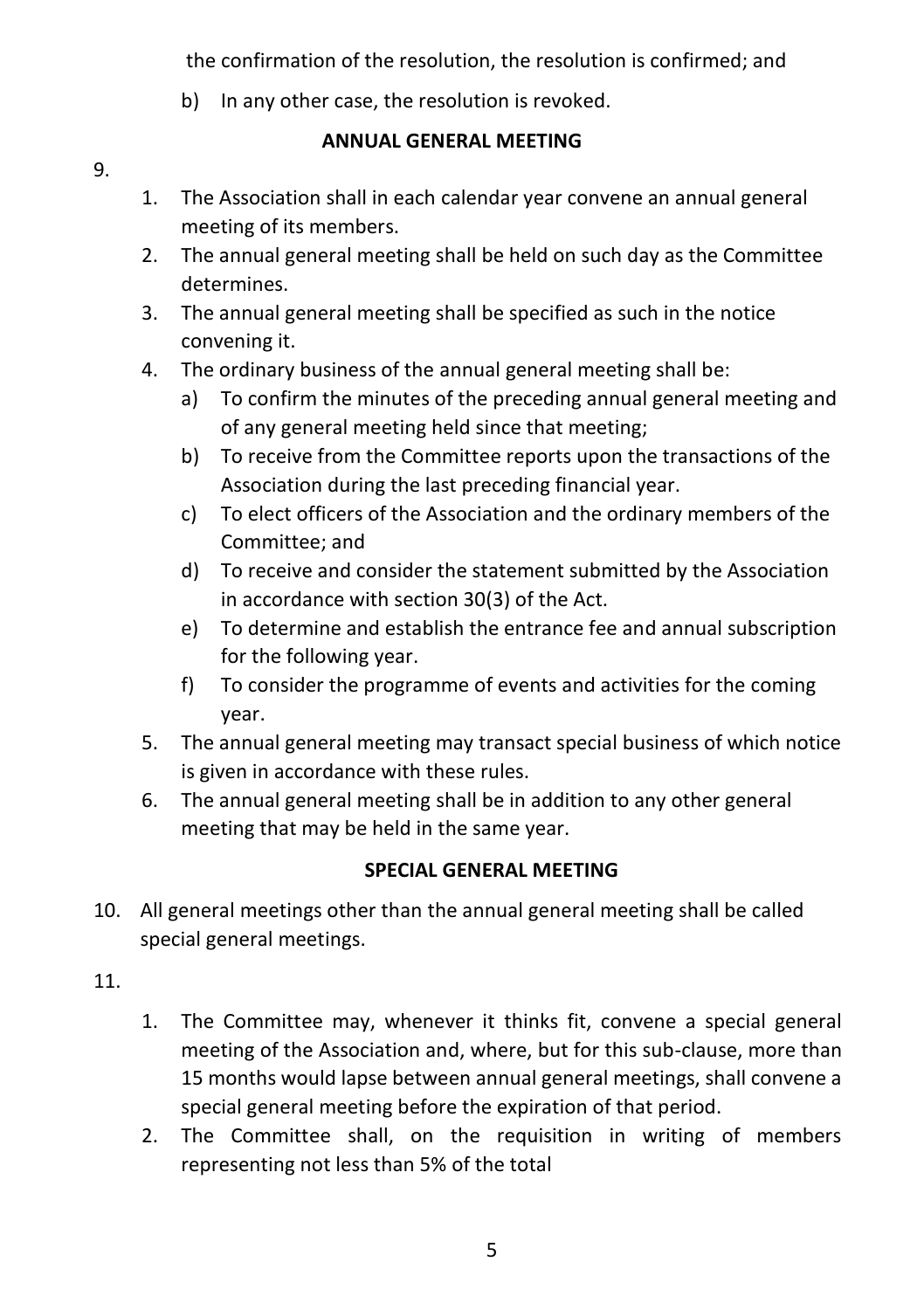number of members, convene a special general meeting of the Association.

- 3. The requisition for a special general meeting shall state the objects of the meeting and shall be signed by the members making the requisition and be sent to the address of the Secretary and may consist of several documents in a like form, each signed by one or more of the members making the requisition.
- 4. If the Committee does not cause a special general meeting to be held within one month after the date on which the requisition is sent to the address of the Secretary, the members making the requisition, or any of them, may convene a special general meeting to be held not later than 3 months after that date.
- 5. A special general meeting convened by members in pursuance of these rules shall be convened in the same manner as nearly as possible as that in which those meetings are convened by the Committee and all reasonable expenses incurred in convening the meeting shall be refunded by the Association to the persons incurring the expenses.

### **CONVENING OF GENERAL MEETINGS**

#### 12.

- 1. The Secretary of the Association shall, at least 14 days before the date fixed for holding a general meeting of the Association, cause to be sent to each member of the Association at his address appearing in the register of members, a notice by pre-paid post stating the place, date and time of the meeting and the nature of the business to be transacted at the meeting.
- 2. No business other than that set out in the notice convening the meeting shall be transacted at the meeting.
- 3. A member desiring to bring any business before a meeting may give notice of that business in writing to the Secretary, who shall include that business in the notice calling the next general meeting after the receipt of the notice.

#### **PROCEDURE OF GENERAL MEETINGS PROCEEDINGS AT MEETINGS**

- 1. All business that is transacted at a special general meeting and all business that is transacted at the annual general meeting with the exception of that specially referred to in these rules as being the ordinary business of the annual general meeting shall be deemed to be special business.
- 2. No item of business shall be transacted at a general meeting unless a quorum of members entitled under these rules to vote is present during the time when the meeting in considering that item.
- 3. 5 members personally present (being member entitled under these rules to vote at a general meeting)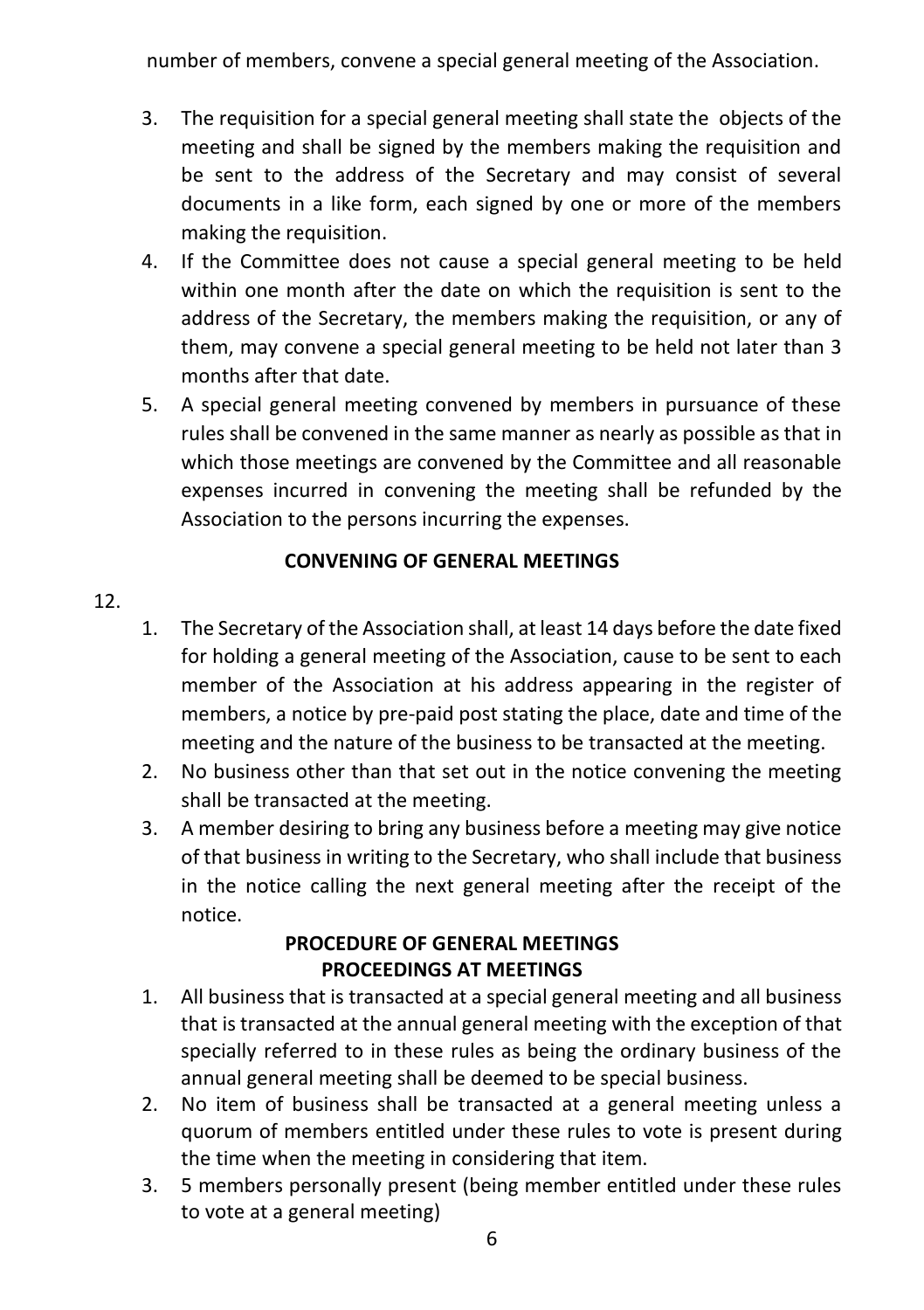constitute a quorum for the transaction of the business of a general meeting.

4. If within half an hour after the appointed time for the commencement of a general meeting, a quorum is not present, the meeting if convened upon the requisition of members shall be dissolved and in any other case shall stand adjourned to the same day in the next week at the same time and (unless another place is specified by the Chairman at the time of the adjournment or by written notice to members given before the day to which the meeting is adjourned) at the same place and if at the adjourned meeting the quorum is not present within half an hour after the time appointed for the commencement of the meeting, the members present (being not less than 3) shall be quorum.

14.

- 1. The Commodore, or in his absence, the Vice Commodore, shall preside as Chairman at each general meeting of the Association.
- 2. If the Commodore and Vice Commodore are absent from a general meeting, the members present shall elect one of their number to preside as Chairman at the meeting.
- 15.
- 1. The Chairman of a general meeting at which a quorum is present may, with the consent of the meeting, adjourn the meeting from time to time and place to place, but no business shall be transacted at an adjourned meeting other than the business left unfinished at the meeting at which the adjournment took place.
- 2. Where a meeting is adjourned for 14 days or more, a like notice of the adjourned meeting shall be given as in the case of the general meeting.
- 3. Except as provided in sub-clauses (1) and (2), it is not necessary to give notice of an adjournment or of the business to be transacted at an adjourned meeting.

#### 16.

A question arising at a general meeting of the Association shall be determined on a show of hands and unless before or on the declaration of the show of hands a poll is demanded, a declaration by the Chairman that a resolution has, on a show of hands, been carried or carried unanimously or carried by a particular majority or lost, and an entry to that effect in the Minute Book of the Association is evidence of the fact, without proof of the number or proportion of the votes recorded in favour of, or against that resolution.

- 1. Upon any questions arising at a general meeting of the Association, a member has one vote only.
- 2. All votes shall be given personally.
- 3. In the case of an equality of voting on a question, the Chairman of the meeting is entitled to exercise a second or casting vote.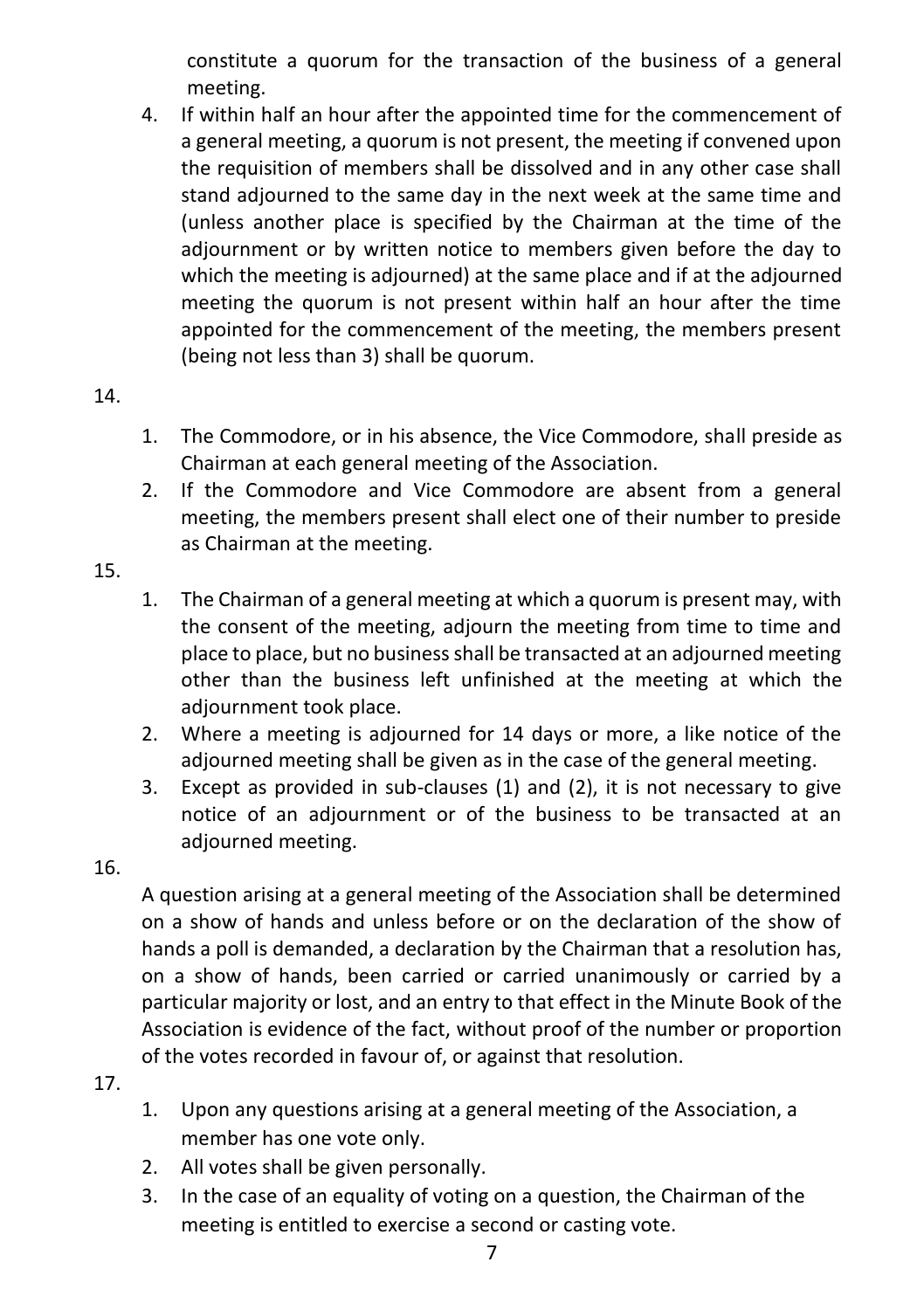- 1. If at a meeting a poll on any question is demanded by not less than three members, it shall be taken at that meeting in such manner as the Chairman may direct and the resolution of the poll shall be deemed to be a resolution of the meeting on that question.
- 2. A poll that is demanded on the election of a Chairman or on a question of an adjournment shall be taken forthwith and a poll that is demanded on any other question shall be taken at such time before the close of the meeting as the Chairman may direct.
- 19. A member is not entitled to vote at any general meeting unless all moneys due and payable by him to the Association have been paid, other than the amount of the annual subscription payable in respect of the current financial year.

### **COMMITTEE OF MANAGEMENT**

- 20.
- 1. The affairs of the Association shall be managed by a Committee of Management constituted as provided in rule 21.
- 2. The Committee:
	- a) Shall control and manage the business and affairs of the Association.
	- b) May, subject to these rules, the regulations and the Act, exercise all such powers and functions as may be exercised by the Association other than those powers and functions that are required by these rules to be exercised by general meetings of the members of the Association; and
	- c) Subject to these rules, the regulations and Act, has power to perform all such acts and things as appear to the Committee to be essential for the proper management of the business and affairs of the Association.

#### 21.

- 1. The officers of the Association shall be:
	- a) A Commodore
	- b) A Vice Commodore
	- c) A Treasurer; and
	- d) A Secretary.
- 2. The provisions of Rule 23 so far as they are applicable and with the necessary modifications, apply to and in relation to the election of persons to any of the offices mentioned in sub-clause (1).
- 3. Each officer of the Association shall hold office until the annual general meeting next after the date of his election but is eligible for re-election.
- 4. In the event of a casual vacancy in any office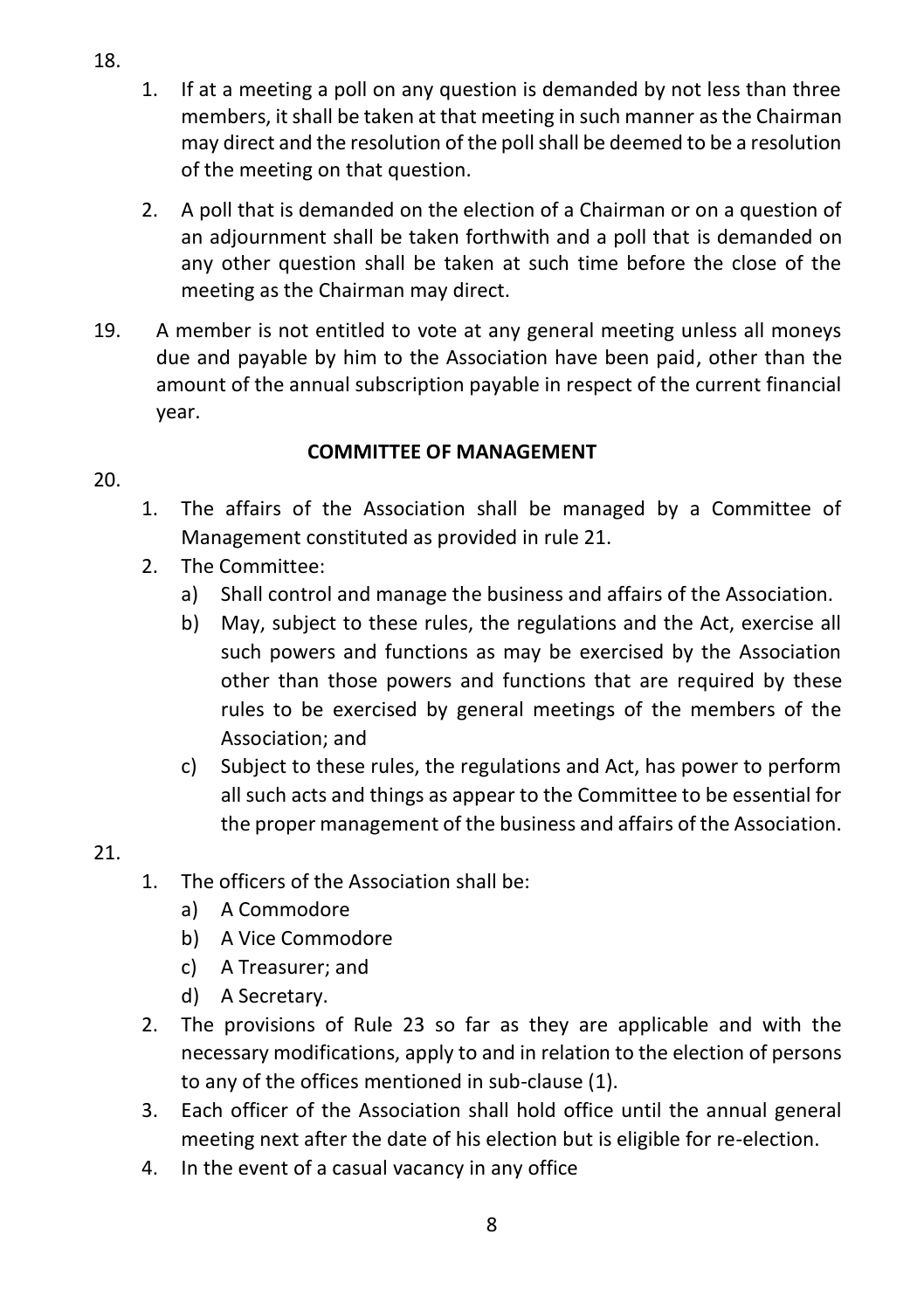referred to in sub-clause (1), the Committee may appoint one of its members to the vacant office and the member so appointed may continue in office to and including the conclusion of the annual general meeting next following the date of his appointment.

- 5. Subject to section 23 of the Act, the Committee shall consist of:
	- a) The officers of the Association; and
	- b) 2 ordinary members Each of whom shall be elected at the annual general meeting of the Association in each year.
- 6. Each ordinary member of the Committee shall, subject to these rules, hold office until the annual general meeting next after the date of his election but is eligible for re-election.
- 7. In the event of a casual vacancy occurring in the office of an ordinary member of the Committee, the Committee may appoint a member of the Association to fill the vacancy and the member so appointed shall hold office, subject to these rules, until the conclusion of the annual general meeting next following the date of his appointment.

#### **ELECTION OF COMMITTEE**

- 1. Nominations of candidates for election as officers of the Association or as ordinary members of the Committee:
	- a) Shall be made in writing, signed by two members of the Association and accompanied by the written consent of the candidate (which may be endorsed on the form of nomination); and
	- b) Shall be delivered to the secretary of the Association not less than 7 days before the date fixed for the holding of the annual general meeting.
- 2. If insufficient nominations are received to fill all vacancies on the Committee, the candidates nominated shall be deemed to be elected and further nominations shall be received at the annual general meeting.
- 3. If the number of nominations received is equal to the number of vacancies to be filled, the persons nominated shall be deemed to be elected.
- 4. If the number of nominations exceeds the number of vacancies to be filled, a ballot shall be held.
- 5. The ballot for the election of officers and ordinary members of the Committee shall be conducted at the annual general meeting in such usual and proper manner as the Committee may direct.
- 6. A nomination of a candidate for election under this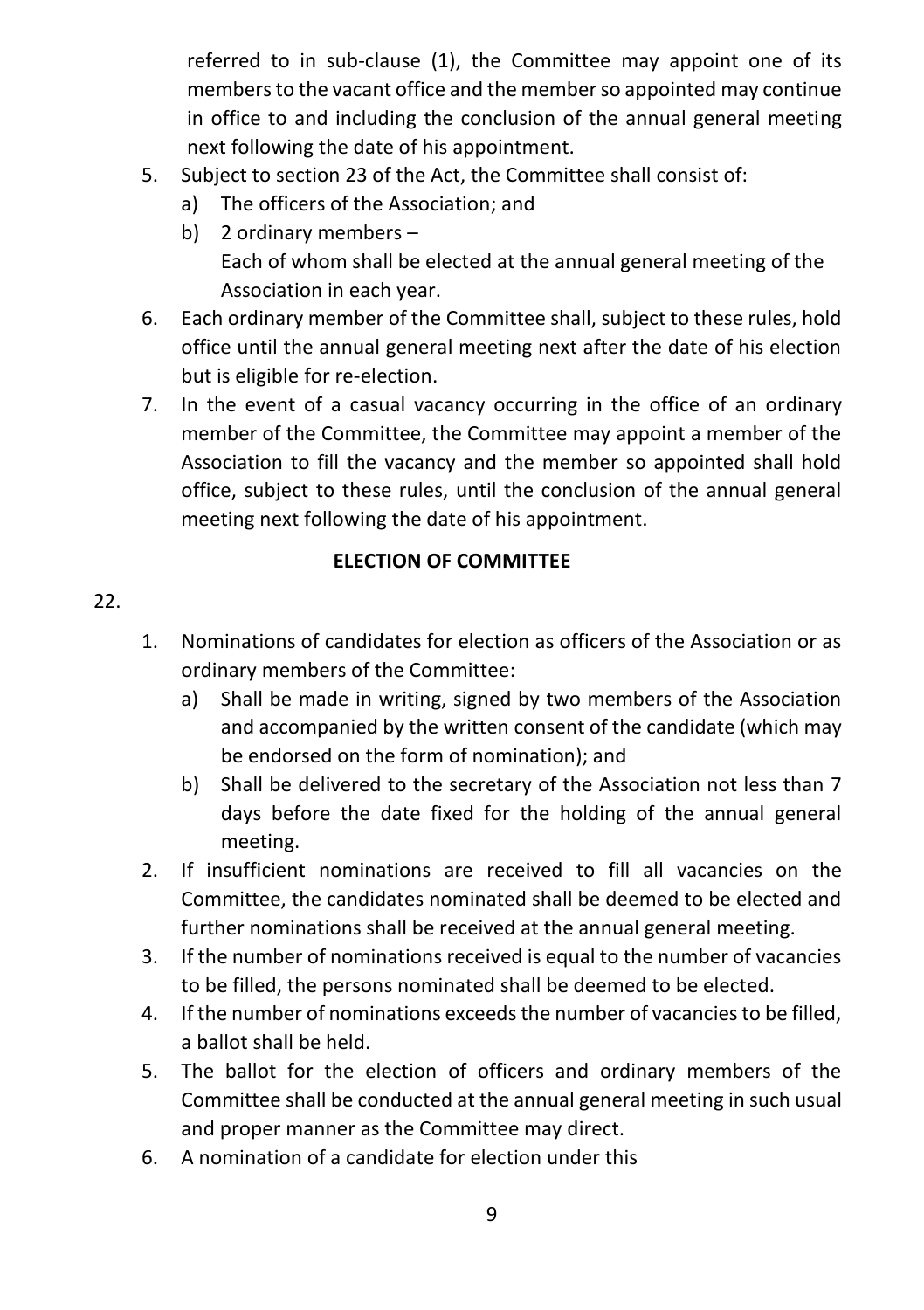clause is not valid if that candidate has been nominated for another office for election at the same election.

# **VACANCY OF COMMITTEE MEMBERSHIP**

- 23. For the purpose of these rules, the office of an officer of the Association or of an ordinary member of the Committee becomes vacant if the officer or member:
	- a) Ceases to be a member of the Association.
	- b) Becomes an insolvent under administration within the meaning of the Companies (Victoria) code; or
	- c) Resigns his office by notice in writing given to the Secretary.

### **PROCEDURE OF COMMITTEE**

- 24.
- 1. The Committee shall meet at least every second month in each year at such place and such times as the Committee may determine.
- 2. Special meetings of the committee may be convened by the Commodore or by any 4 of the members of the Committee.
- 3. Notice shall be given to members of the Committee of any special meeting specifying the general nature of the business to be transacted and no other business shall be transacted at such a meeting.
- 4. Any 3 members of the committee constitute a quorum for the transaction of the business of a meeting of the Committee.
- 5. No business shall be transacted unless a quorum is present and if within half an hour of the time appointed for the meeting a quorum is not present the meeting shall stand adjourned to the same place and at the same hour of the same day in the following week unless the meeting was a special meeting in which case it lapses.
- 6. At meetings of the Committee:
	- a) The Commodore or in his absence the Vice-Commodore shall preside; or
	- b) If the Commodore and the Vice-Commodore are absent5, such one of the remaining members of the Committee as may be chosen by the members present shall preside.
- 7. Questions arising at a meeting of the Committee or of any sub-committee appointed by the Committee shall be determined on a show of hands or, if demanded by a member, by a poll taken in such manner as the person presiding at the meeting may determine.
- 8. Each member present at a meeting of the Committee or of any subcommittee appointed by the Committee (including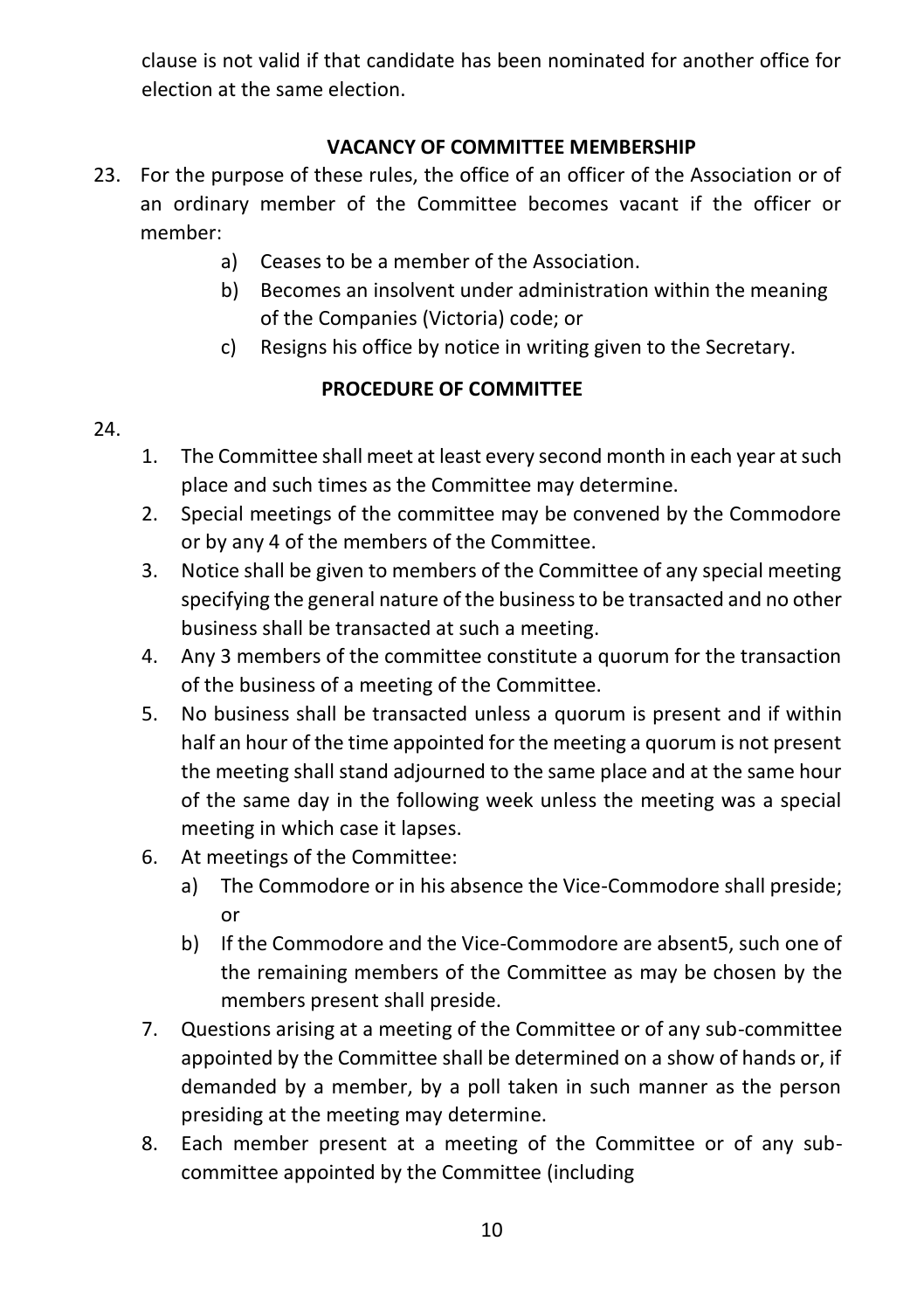the person presiding at the meeting) is entitled to one vote and, in the event of an equality of votes on any question, the person presiding may exercise a second or casting vote.

- 9. Written notice of each committee meeting shall be served on each member of the committee by delivering it to him at a reasonable time before the meeting or by sending it by pre-paid post addressed to him at his usual or last known place of abode at least two business days before the date of the meeting.
- 10. Should any member of the Committee fail to attend for three consecutive Committee Meetings without leave of absence, or apology delivered at or prior to the meeting, such members shall thereupon cease to be a member of the Committee.
- 11. Subject to sub-clause (4) the Committee may act notwithstanding any vacancy on the Committee.

#### **POWERS & FUNCITONS OF COMMITTEE**

#### 25.

The Committee shall have power:-

- 1. To elect Sub-committees, fill vacancies, make appointments, make by-laws in conformity with the rules of the Club, and to do all such acts and things that it deems advisable for carrying out and managing the business and affairs of the Club. All Sub-committees and persons appointed for special purposes by it shall be subject to and subordinate to the Committee of Management. Any By-laws shall be recorded by the Secretary and be available for inspection by the members.
- 2. With the authority of the Annual Meeting or of a Special Meeting of the Club to impose levies on the members.
- 3. To deal with any members resignation.
- 4. To apply and interpret the Rules and By-laws of the Club, the interpretation of which by the Committee shall be final.
- 5. To carry out all resolutions passed at an Annual or Special Meeting of the Club.
- 6. To deal with all other matters which may arise and which effect the conduct of the Club.
- 7. To deal with other matters which may arise or which are not specifically provided for in the Rules of the Club.
- 8. To cause correct books and accounts to be kept, disclosing the financial affairs of the Club. To pay accounts and to authorise all expenditure passed at an Annual or Special Meeting, and direct the method of dealing with monies received for or on behalf of the Club.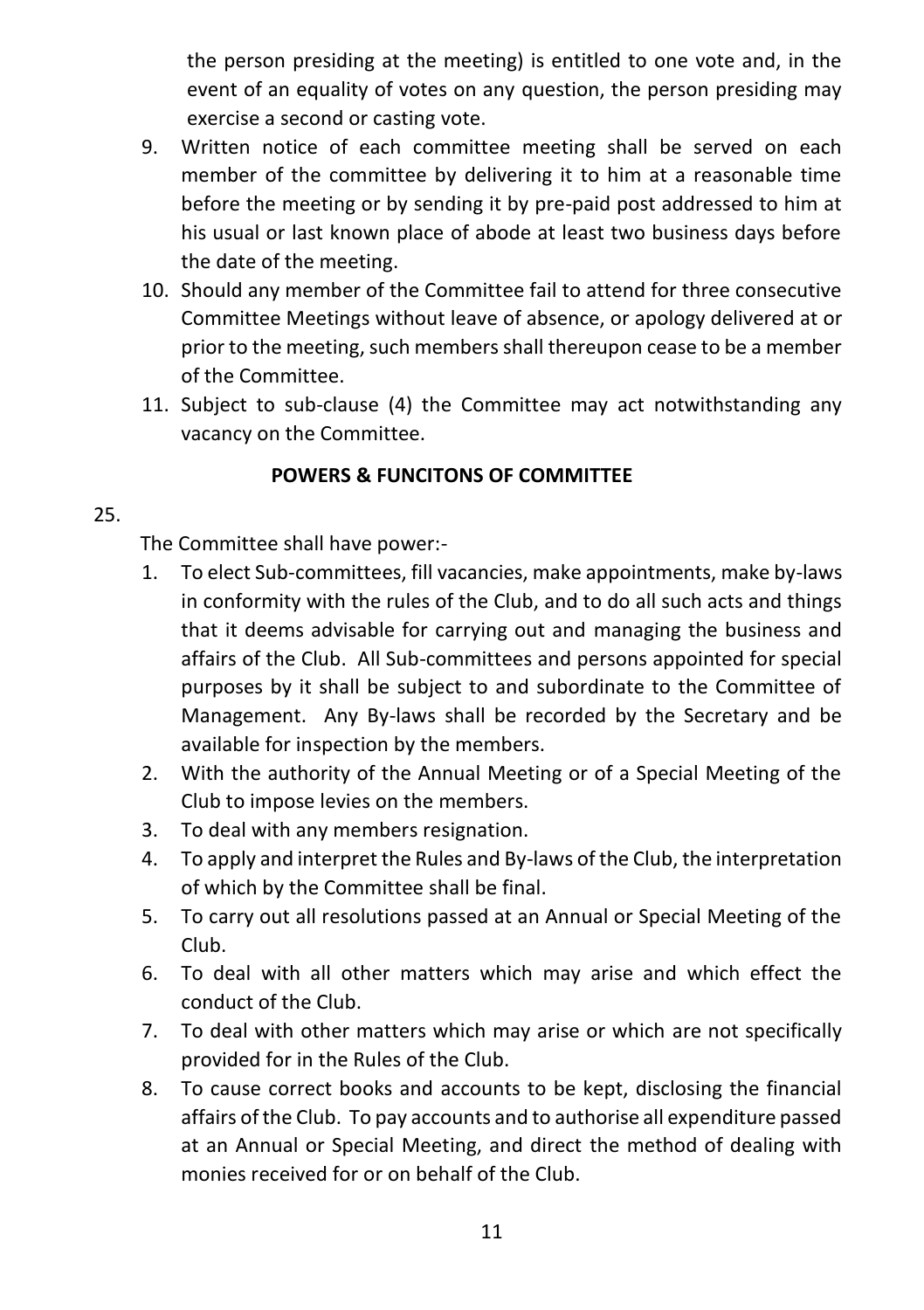#### **DUTIES OF THE COMMODORE**

26.

The Commodore shall preside at all meetings regulate and keep order at meetings and carry into effect the Rules on By-laws of the Club.

#### **DUTIES OF SECRETARY**

- 27. The Secretary of the Association shall keep minutes of the resolutions and proceedings of each general meeting and each committee meeting in books provided for that purpose together with a record of the names of persons present at committee meetings.
	- 1. To be the Executive Officer of the Committee of Management.
	- 2. To receive and conduct all correspondence in connection with the general business of the Club.
	- 3. To prepare for submission to the Annual Meeting the Report of the Committee.
	- 4. In any other respect to carry out those duties usually associated with the office of Secretary.

### **DUTIES OF TREASURER**

#### 28.

- 1. The Treasurer of the Association:
	- a) Shall collect and receive all moneys due to the Association and make all payments authorised by the Association; and
	- b) Shall keep correct accounts and books showing the financial affairs of the Association with full details of all receipts and expenditure connected with the activities of the Association.
- 2. The accounts and books referred to in sub clause (1) shall be available for inspection by members.

#### **INDEMNITY OF OFFICERS**

29. Should the Secretary or Treasurer expend monies or be responsible for payment of any monies in the course of the performance of their office then such monies shall be refunded to them or paid by the Club.

# **REMOVAL OF COMMITTEE MEMBERS**

- 30.
- 1. The Association in general meeting may by resolution remove any member of the Committee before the expiration of his term of office and appoint another member in his stead to hold office until the expiration of the term of the first-mentioned member.
- 2. Where the member to whom a proposed resolution referred to in subclause (1) makes representations in writing to the secretary or Commodore of the Association (not exceeding a reasonable length) and requests that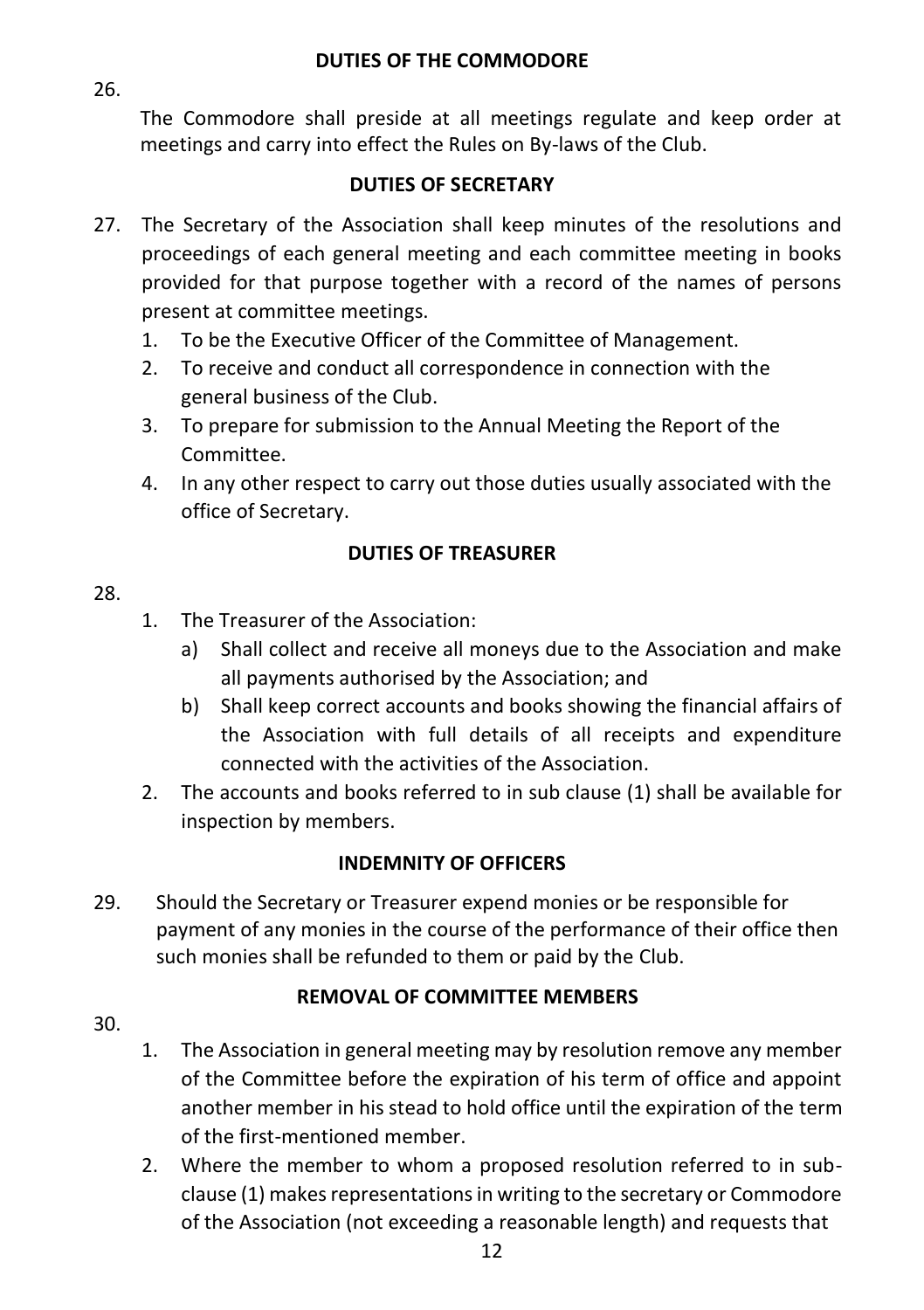they be notified to the members of the Association, the secretary or the Commodore may send a copy of the representations to each member of the Association or, if they are not so sent, the member may require that they be read out at the meeting.

#### **BANKING & CHEQUES ETC**

#### 31.

1. The Club shall maintain a bank account with such bank as the Club shall determine from time to time.

## **CHEQUES**

2. All cheques, drafts, bills of exchange, promissory notes and other negotiable instruments shall be signed by two members of the Committee.

# **AUDITOR**

- 32. An auditor shall be nominated and appointed at each Annual Meeting and such Auditor shall not be an officer bearer of the Club.
	- c) The Auditor shall have power at all times to examine the books and documents of the Club, and shall also, as soon as convenient after the close of the financial year in each year audit a Statement of Receipts and Expenditure and Balance Sheet, setting forth the financial business of the Club since the end of the preceding financial year. These Statements shall be prepared by the Treasurer. The report of the auditor shall be submitted to the Annual Meeting.

#### 33. **COLOURS OF THE CLUB**

The colours of the Club shall be Green and White.

#### **COMMON SEAL**

34.

- 1. The Common Seal of the Association shall be kept in the custody of the secretary.
- 2. The Common Seal shall not be affixed to any instrument except by the authority of the Committee and the affixing of the Common Seal shall be attested by the signatures either of two members of the Committee or of one member of the Committee and of the Public Officer of the Association.

# **ALTERATION OF RULES AND STATEMENT OF PURPOSE**

35. These rules and statement of purposes of the Association shall not be altered except in accordance with the Act.

#### **NOTICES**

- 36.
- 1. A notice may be served by or on behalf of the Association upon any member either personally or by sending it by post to the member at his address shown in the Register of Members.